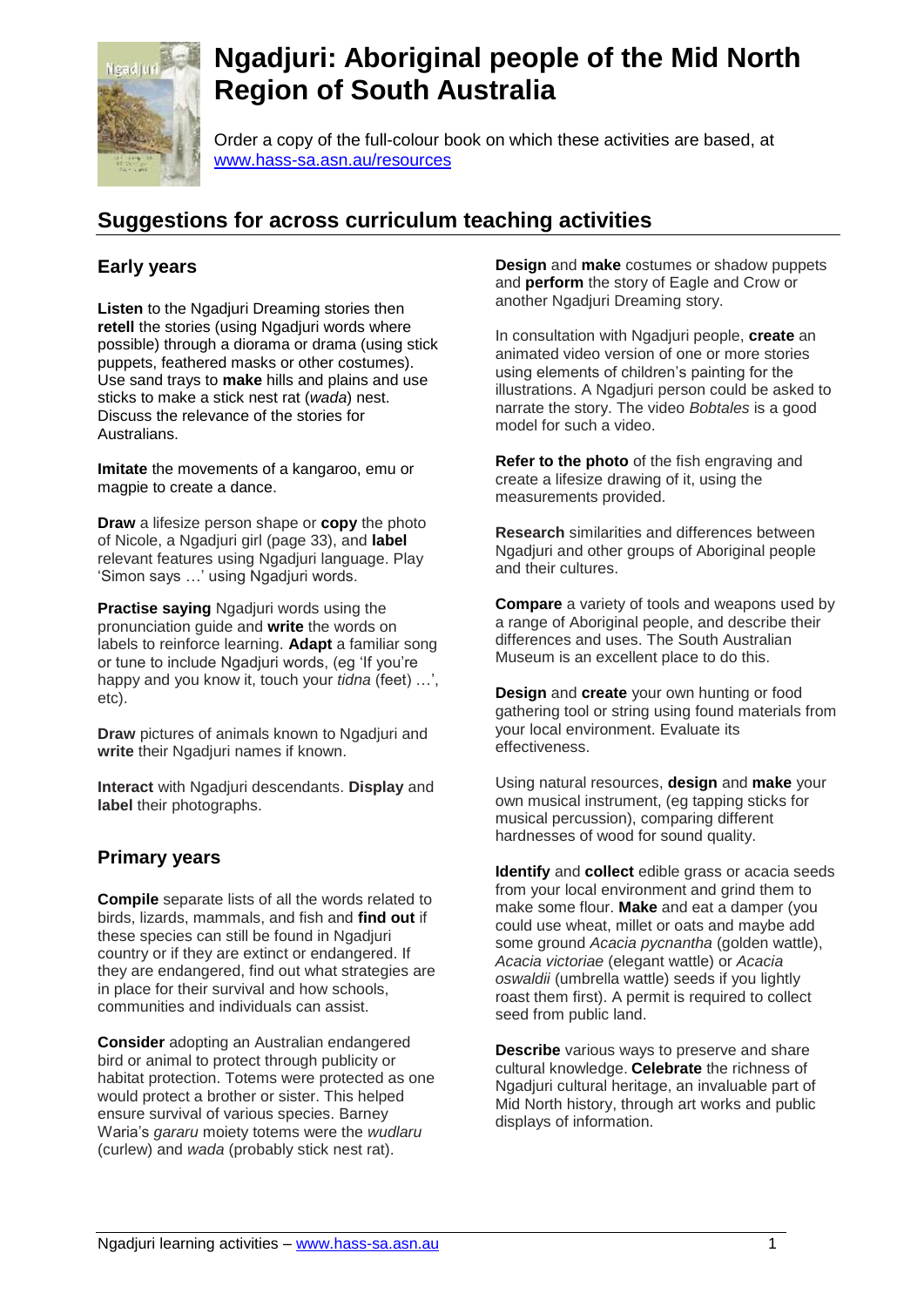**Propagate** indigenous food plants and other plants such as weaving rushes *cyperus gumnocaulis* and find ways to **protect** and **conserve** other flora (eg peppermint gum trees, shrubs, ground covers, kangaroo grass, which fauna such as birds need to survive).

**List** ways to inform tourists about Aboriginal culture and history. **Share** your ideas with those who can assist positive changes.

#### **Middle years 6-9**

**Create** individual art works based on a chosen paragraph or so of information from the Ngadjuri book. Base the artwork on the style used by Alan Tucker in his books *Too many Captain Cooks; Homelands and Frontiers*; or *Side by Side.* When artwork is complete, **rewrite** the information in easily understandable words which can be read from a distance. **Display** art work with text as part of a whole class exhibition for an audience and invite the audience to provide feedback on the work.

**Analyse** reasons why a colonial governor gazetted for continued use of Aboriginal place names. Governor Gawler's wording in the government gazette notice of October 31, 1839, was 'In regard to the minor features of the country to which the natives may have given names, the Governor would take the present opportunity of requesting the assistance of the colonists in discovering and carefully and precisely retaining these in all possible cases as most consistent with property and beauty of appellation…'.

If you live in Ngadjuri country, **research** and **record** remnants of the Ngadjuri traditional environment such as where indigenous grasses, ground covers, shrubs and trees are growing. Many indigenous birds depend on access to such plants.

**Highlight** as many Ngadjuri place names as you can find on a topographical map of the Mid North.

**Explore** the possibilities of interpretive signs being displayed to value and acknowledge Ngadjuri heritage. **Discuss** issues associated with undertaking such work. Find out if there are any such signs in place (eg by telephoning local councils).

**Discuss** the meanings of places named by Ngadjuri and why they might have been important to both Ngadjuri and early European settlers.

**Locate** other place names, which *may* include Ngadjuri words. Describe how you might find out a possible meaning.

**Consider** regenerating indigenous plants and fencing off some areas from stock, for example where sedge grass might grow near soakages. Sedge grass is used for traditional basket weaving and mat weaving, a skill which is being revived. Weave a mat or basket (see p. 100)

**Compare** linguistic features of Ngadiuri language with those of English and another language with which students are familiar, for example:

- relative placement of adjectives and nouns • pronoun systems
- features and sounds in one language which are not in another, such as words beginning with 'ng' • bird names which might be onomatopoeic.

**Explore** how the Dreaming stories 'map' Ngadjuri environment, including landforms, flora and fauna, as well as reinforce traditional law.

**Locate** relevant information from Ngadjuri Dreaming stories on a map of the Mid North, using a distance scale, north marker, a key and symbols to represent each story.

**Find out** how Aboriginal story sites, quarries, stone arrangements, campsites, and burial sites are protected under the *Aboriginal Heritage Act*.

**Hypothesise** possible ways to preserve from vandalism the quartz reef near Yunta and other story sites.

**Find out** how Aboriginal heritage sites in other areas are protected and issues around this.

**Collect** common sow thistle (before it has flowered), rub it under running water then simmer gently in stock with or without other vegetables. It has a spinach like taste and consistency.

**Research** the animals which are no longer found in the Ngadjuri environment. Are they still found elsewhere? Why have they died out? How might Ngadjuri people have responded to this in the early contact years?

**Create** a diagram of your extended family and label each person as they would be related to you using Ngadjuri kinship rules. Label any potential marriage partners according to the rules in this chapter.

**Construct** a model of a shelter used by the Ngadjuri in the past and compare its insulation qualities against a contemporary tent and/or house. Note that a well designed house should take advantage of the path of the sun through the sky for winter heating and summer cooling by having big windows facing north, not east or west, and having a sufficient overhang to prevent the mid summer noon sun directly hitting the windows.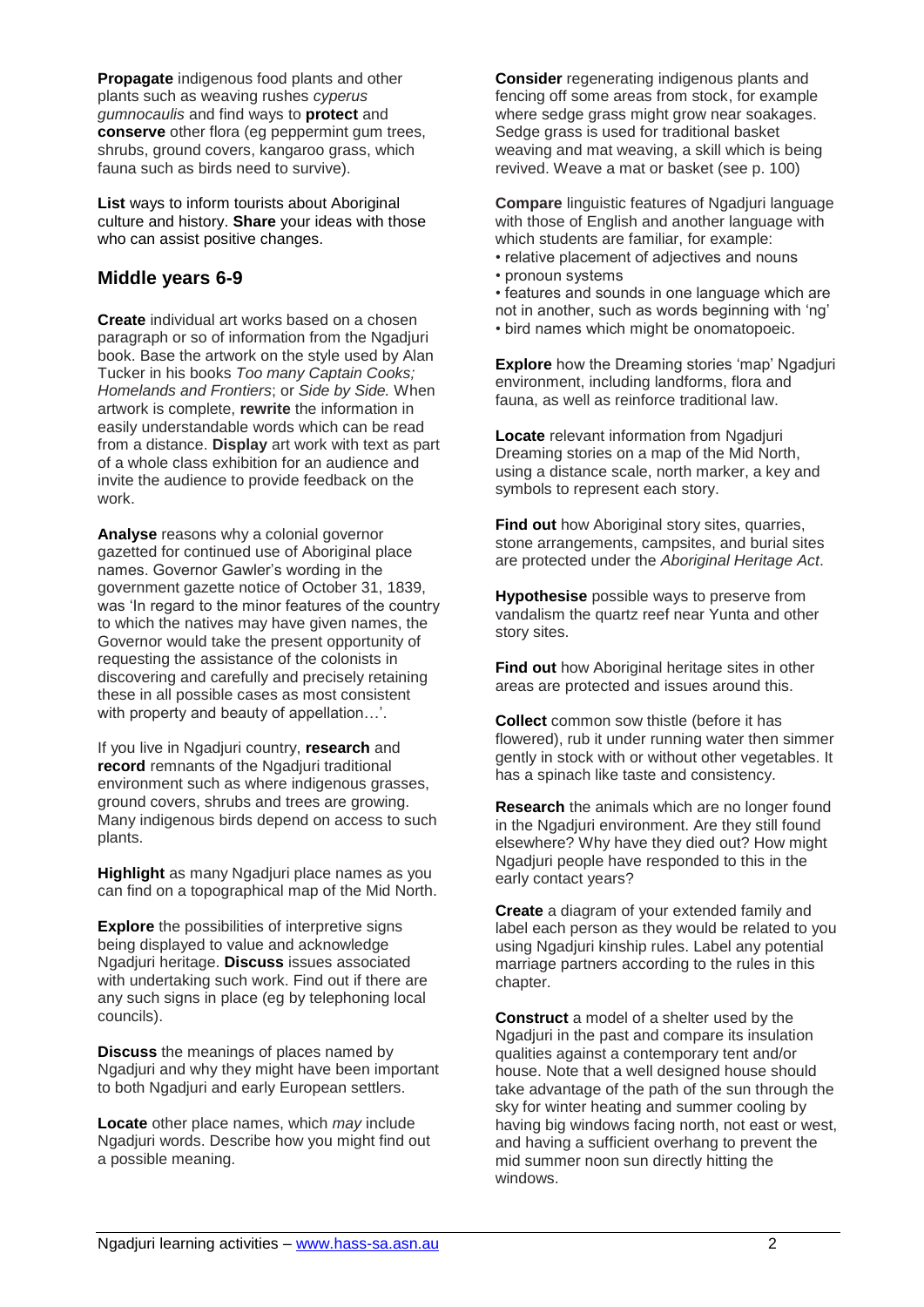**Make** life size illustrations of rock art engravings using the rule measurements indicated in the photographs, showing 2cm squares.

**View** the film *Widmakara, rock art of the Olary province*. The film, was made by John Forrest, Margaret Nobbs and Chris Nobbs. The film is an excellent starting point for information about the rock engraving and painting sites in the Mid North.

• What evidence is left of the Ngadjuri occupation of this area?

• What are the petroglyphs and paintings of?

• What might the area have been like before European occupation?

• What animals and plants were in the area which may have been used by the Ngadjuri?

**Organise** with others to participate in the activity 'Ngadjuri history in South Australia since 1800: an activity for learning' (pages 120-133). **Describe**  the feelings of those dispossessed using information from the chapter entitled.

**Plan a visit** to a rock art site in Ngadjuri country. Some sites are on privately owned land. Permission to visit these is required. The relevant details together with directions to the sites may be obtained by contacting Quentin Agius [tours@adjahdura.com.au](mailto:tours@adjahdura.com.au) . If you intend visiting please **respect** the significance of these places and treat them accordingly. Leave the place as you found it and take only your rubbish away with you.

In planning to take school or other groups to Ngadjuri rock art sites, discuss and plan details of the trip with participants, making sure they know why they are going, that they know about the antiquity and heritage value of the sites and what they will do when they get there.

Discuss the environment the group will be visiting and the importance of protection of the environment and Aboriginal heritage for the future of all Australians. Find out about the Aboriginal Heritage Act and the reasons for it being part of state and federal law.

Have some activities ready for the group: • **record** observations of flora and fauna of which the Aboriginal people may have made use • **take** photos, **make** maps, **collect** information for stories

• **sketch** or **photograph** the terrain

• **record** in writing, photos or drawings signs of European habitation and/or destruction of the environment (eg graffiti on the engravings, spoilage of springs, denudation of grassland, erosion, effects of feral animals)

• **discuss** and **report** on how you think the site could be best protected for future generations.

**Research** the routes taken by the explorers, Eyre and Frome, through the Mid North, using information from a library about early Australian explorers. Plot their routes on a regional map of the Mid North. *The Atlas of South Australia*  (Griffin 1986) is a good starting point.

Try to **imagine** what Ngadjuri people might have observed at abandoned explorers' campsites. What might young adults have thought compared to the elders at that time?

**Find out** if there are ways that Ngadjuri place names or interpretative signs could help contribute to better understanding in a particular part of Ngadjuri country, remembering that consultation would need to occur at a later stage with the Ngadjuri people.

**Visit** a local museum and **evaluate** information about Aboriginal people to consider if information could be brought up to date.

**Invite** Ngadjuri descendants to speak in schools or at community events or to be involved in excursions to places of cultural significance.

On a map of the Mid North, **identify** all the places mentioned in the chapters about Ngadiuri history. placing a name, date and sentence about what happened at each place on your map.

**Read** through the primary documents (ie those written by people at the time) and answer the following questions:

- How are Aboriginal people presented?
- How do the station owners see themselves?
- Why would the two groups of people come into contact?

**Select** a particular incident from the chapter describing history from 1840s – 1850s and describe each person's role and emotions at the time.

**Read** one of the events discussed in the text. **Imagine** you are a Ngadjuri person and retell the story in your own words and from your perspective.

You work for *The Australian* newspaper and have been sent to the Mid North to write a report concerning one of the incidents which has occurred. **Write** an unbiased account of one of the events.

**List** valued skills and knowledge that you have learnt from elders and grandparents, or would have if you had the opportunity.

**Record** your family's stories. Advice is available from the Oral History Unit of the State Library.